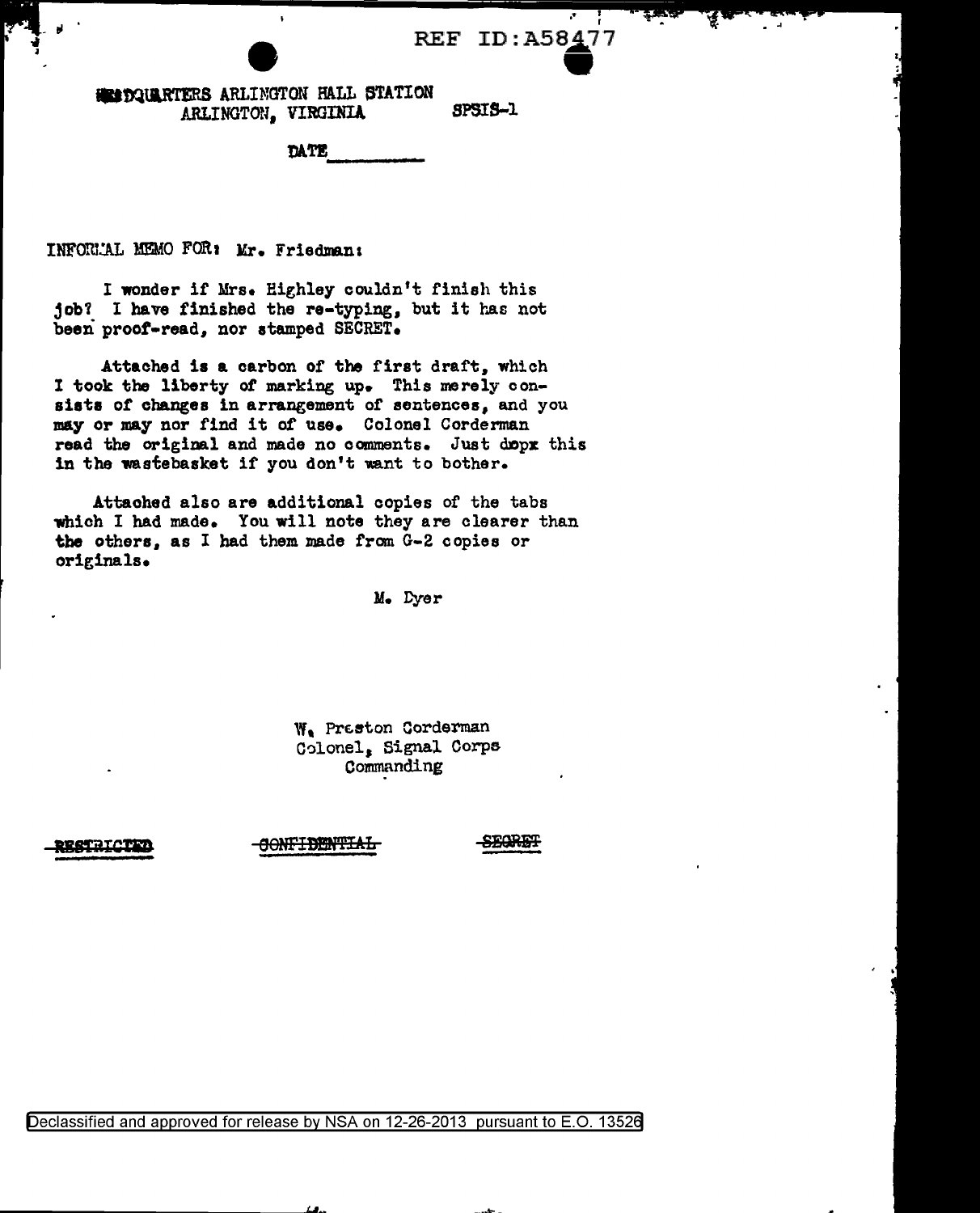## A BRITE HISTORY OF THE SIGNAL INTELLIGENCE SERVICE

ID:A584

1. Prior to June 1917 no department of the Government conducted any cryptmmalytis activities whatsoever. From June 1916 to about December 1920 a considerable amount of work along these lines was conducted purely as a patriotic enterprise and at his own expense by Mr. Seorge Fabyan, whose Eiverbank Laboratories at Geneva, Illinois, organized and provided elementary training for a small group of anateur cryptenalysts to work upon such codes and eiphers as were forwarded by the War, Navy, State, and Justice Departments. The group soon became somewhat proficient and grew in numbers, at one time reaching 30 persons. The undersigned directed the eryptanalytic operations and training at the Riverbank Laboratories from the time of the inception of this work until its close therest in 1920, exsept for a period of a year (May 1918 - May 1919) when he was lat Lieut.. HID, seeming at GHQ-ABF in the German code solving section.

2. a. In June 1917 the cryptanalytic activities of the War Department were initiated by Colonel Van Deman, G-2, with the commissioning of H. O. Yardley, a telegrapher at the State Department who hed taken some *limierest in eryptography, who was given two civilian exployees to assist* him. The work grew rapidly and by the autumn of 1917 the increased staff was organised as a section designated as MI-8, which was subdivided into six subsections:

|   | Subsection 1. Code and eipher solution |
|---|----------------------------------------|
|   | 2. Gode and cipher compilation         |
|   | 3. Training                            |
|   | 4. Secret inks                         |
|   | 5. Shorthand and miscellaneous         |
| ٠ | 6. Communications (for MID only).      |

b. The functions and duties of these six subsections may be briefly outlined:

(1) The code and cipher solution subsection was what would now be called the cryptanalytic subsection. It was the largest of the subsections of MI-2 and performed the cryptanalytic work not only for the War Department but also for all other Government departments, including Mavy, State, Justice, and the two censorships-Cable and Postal, which were then separate organizations.

(2) Despite the fact that under Army regulations the compilation and revision of codes was a function of the Chief Signal Officer. compilation activities under the Signal Corps were apprrently in a moribund state. Information having been received that the Germann possessed copies of the War Department Telegraph Code, MI-8 deemed it advisable to establish a code compilation subsection, and that subsection produced several codes

ر پھ

イメイビーい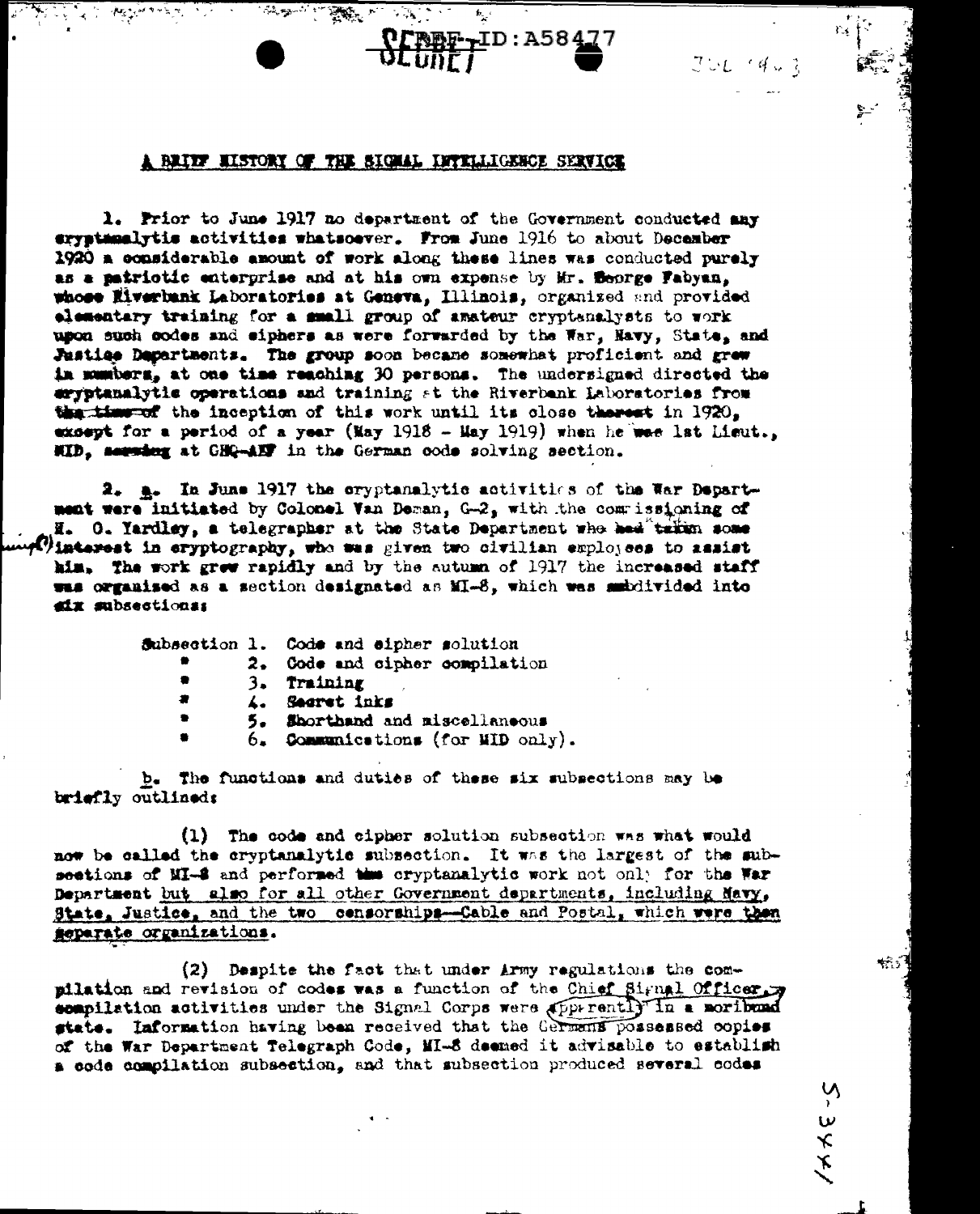such as Military Intelligence Codes No. 5 and No. 9, Small pocket codes for secret agents, and the like.

**READER ID: A58477** 

 $\mathcal{L}_{\mathcal{A}} = \mathcal{L}_{\mathcal{B}} \mathcal{L}_{\mathcal{A}} = \mathcal{L}_{\mathcal{A}} \mathcal{L}_{\mathcal{A}} = \mathcal{L}_{\mathcal{A}} \mathcal{L}_{\mathcal{A}} \mathcal{L}_{\mathcal{A}} = \mathcal{L}_{\mathcal{A}} \mathcal{L}_{\mathcal{A}} = \mathcal{L}_{\mathcal{A}} \mathcal{L}_{\mathcal{A}} = \mathcal{L}_{\mathcal{A}} \mathcal{L}_{\mathcal{A}} = \mathcal{L}_{\mathcal{A}} \mathcal{L}_{\mathcal{A}} = \mathcal{L}_{\mathcal{A}} \mathcal{L}_{\math$ 

聚氧氧嘧啶 机宽

(3) In addition to training our own personnel, MI-8 trained  $\sim$   $^{-1}$  the majority of the personnel semi-exerces for cryptanalytic duties with that forces, both any and Siberia. It must be mentioned, however, that approximately 85 officers were trained at Riverbank Labor, tories, where a six-week training course in cryptanalysis was given these officers prior to their shipment createws department. Jou postery duty.

(4) A laboratory was established for the preparation of invisible inks for use by our own agents. It also examined letters for sheret writing, and an average of over 2000 letters per week wife examined for the military and postal censorship from July 1, 1918 to February 1. 1919.

(5) The shorthand subsection  $\pi$ : s organized to hundity captured documents and texts in various shorthand systems, especially German, which had to be designered. This was in feet the first subsection pressised in WI-6, when the censorship began sending (Ogtober, 1917) letters and documents supposed to be in cipher but which twood out to be in shorthand. In June 1918 the All' requested 15 expert stenographers who could take monday accorde verbating examinations of German prisoners. The required number was found and all ment. This subsection also provided trained linguists for MI-6 and the AUF.

(6) The communications subsection was established in MI-5 for handling messages to and from nilitary attaches and intelligence offieers serving abroad. In a period of nine months it sent and received about 25.000 such messages, practically all in code.

3. At the height of its development, which was reached in November 1918. MI-6 was, for those days, a rather large unit, consisting of 18 officers, 24 civilian cryptographers and cryptanalysts, and 109 typists and stenographers. The time had come for the establishment of a definite policy for the future. Now, the guiding heads of Military Intelligence at that time fully recognized the high importance and value of the services rendered by the MI-8 cryptanalytic bureau, because they had been in positions that the products of the daily notivities of the bureau esse directly to the two could not fell to note theminfluence and bearing, which the membrical , not only upon the military and naval, but also upon the diplomatic, political, and economic phases of the conduct of the war. They therefore had practical experience in the matter and could bring the weight of their positions of influence ad their actual experience to bear upon those incomings. The purse strings, with the result that they were able to obtain funds sufficient to keep a fairly large organization intact for a year or two. An annual appropriation of \$100,000 was recommended in a memorandum for the Chief of Staff from the  $\lambda$ . C. of S., G-2, dated May  $16.1919.$ (Tab A attached) to be used as follows:

 $\frac{1}{\sqrt{1.4} \cdot \frac{1}{1.4}}$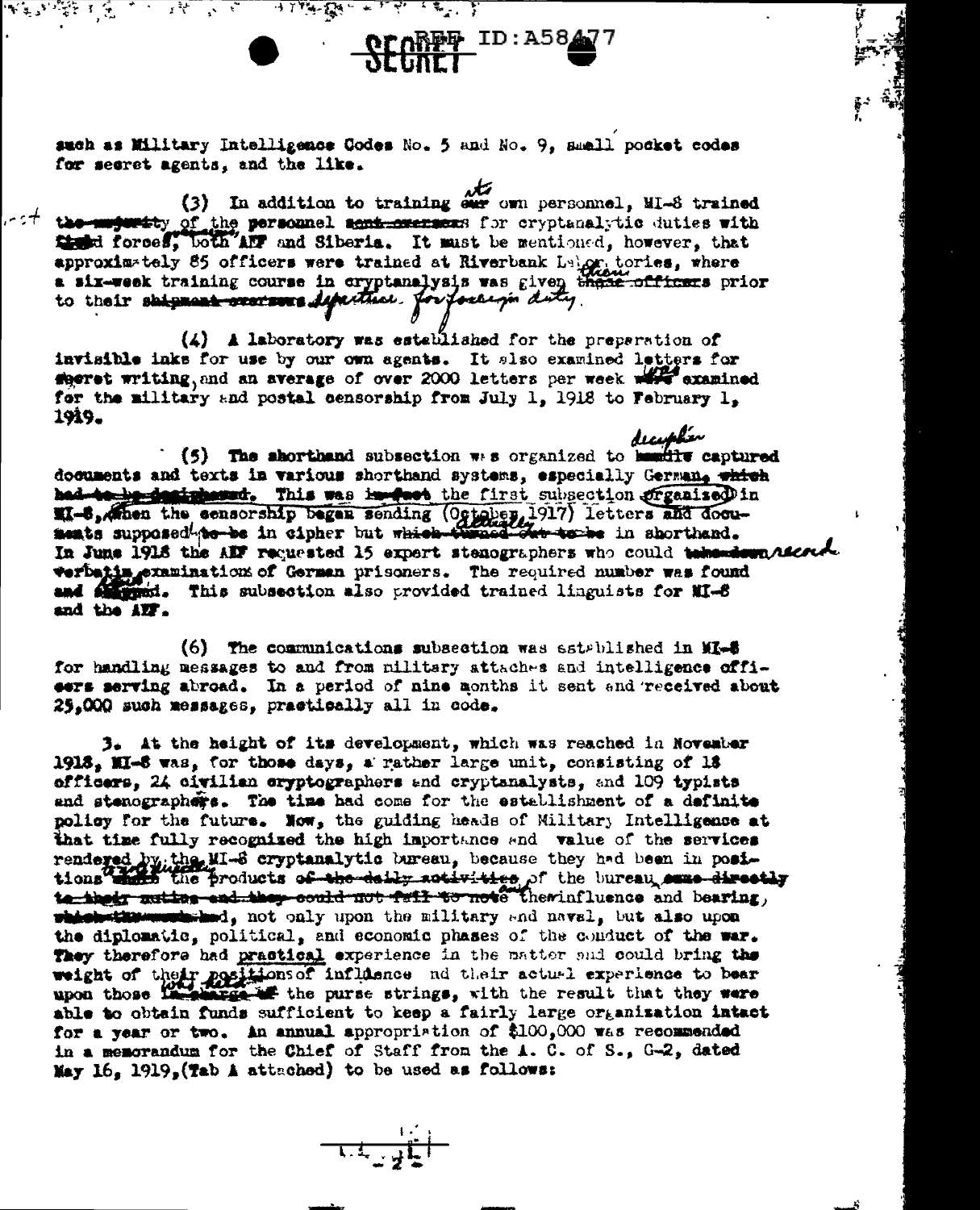| hont, light, and heat                                                                                                                  | 3,900                               |
|----------------------------------------------------------------------------------------------------------------------------------------|-------------------------------------|
| Reference books                                                                                                                        | 100                                 |
| Chief (Yardley)<br>Personnel:<br>10 sode and cipher experts<br>43,000<br>15 code and cipher experts<br>$*2,000$<br>25 qlerks<br>41,200 | 6,000<br>30,000<br>30,000<br>30,000 |

:A584

\$100,000

t that it was dreided by the The item for "rent, light, and heat" is explained the burcau we to be moved from Washington with a view to hiding its existence. Of the \$100,000 recommended, the State Department was to provide \$40,000 and \$60,000 was to frovided for expenditure by the  $k$ . C. of S.. G-2 on "confidential memoranda" against funds pertaining to "Contingeney Military Intelligence Division" --- that is, by vouchers not subject to review by the Comptroller General. The paper containing the recommendations made by the A. C. of S., G-2 to the Chief of Staff was "OK-ed" and imitialled by Acting Secretery of State Polk on May 17, 1919, and within three days of the initistion of the paper (May 19) it was approved by the Secretary of War over the sign ture of General March, Chlef of Staff (see top sheet of Teb A). Next came the question of watually obtrining the funds. In this connection Tab B shows a copy of a letter dated May 24, 1922 from the than Secretary of State to Senator Wadsworth, who was Chairman of the Senate Appropriations Committee. Fith the letter went a special memorradum and a copy of it is included in Tab B. Evidently the funds were obtained. The plan was put into effect, the tureau was installed in a private house at 22 East 38th Street, New York City, and all personnel together with and existing records were moved thereto.

prosaded for 4. The foregoing funds to the care of the turesu for the FY 1920, tut when in June 1920 it came time to set up the budget for FT 1921, the purse strings were already beginning to be pulled tighter. Many of the Wold-timeraw in G-2 had gone to other sssignments; those remaining and the newcomers in  $0-2$  apperently did not have the background of the story, nor the foresight and the influence to press the naturer so far as the War Department was concerned. The appropriation was at once cut in half, that is, to \$50,000. of which the State Department share still continued to be \$40,000. It is possible that the G-2 thesis was that since the work done by the bureau was primerily, if not solely, for and of interest to the State Department at that period in our affairs, all or nearly all of the funds should be provided by that department. The Rar Department overlooked some very important points in the situation -- points which will be brought mp and exphasised later in this summary. Hear the close of FT 1921, when it appeared that a further contraction in funds could be anticipated, an attempt was made to obtain State Department support before Congressional appropriations committees, and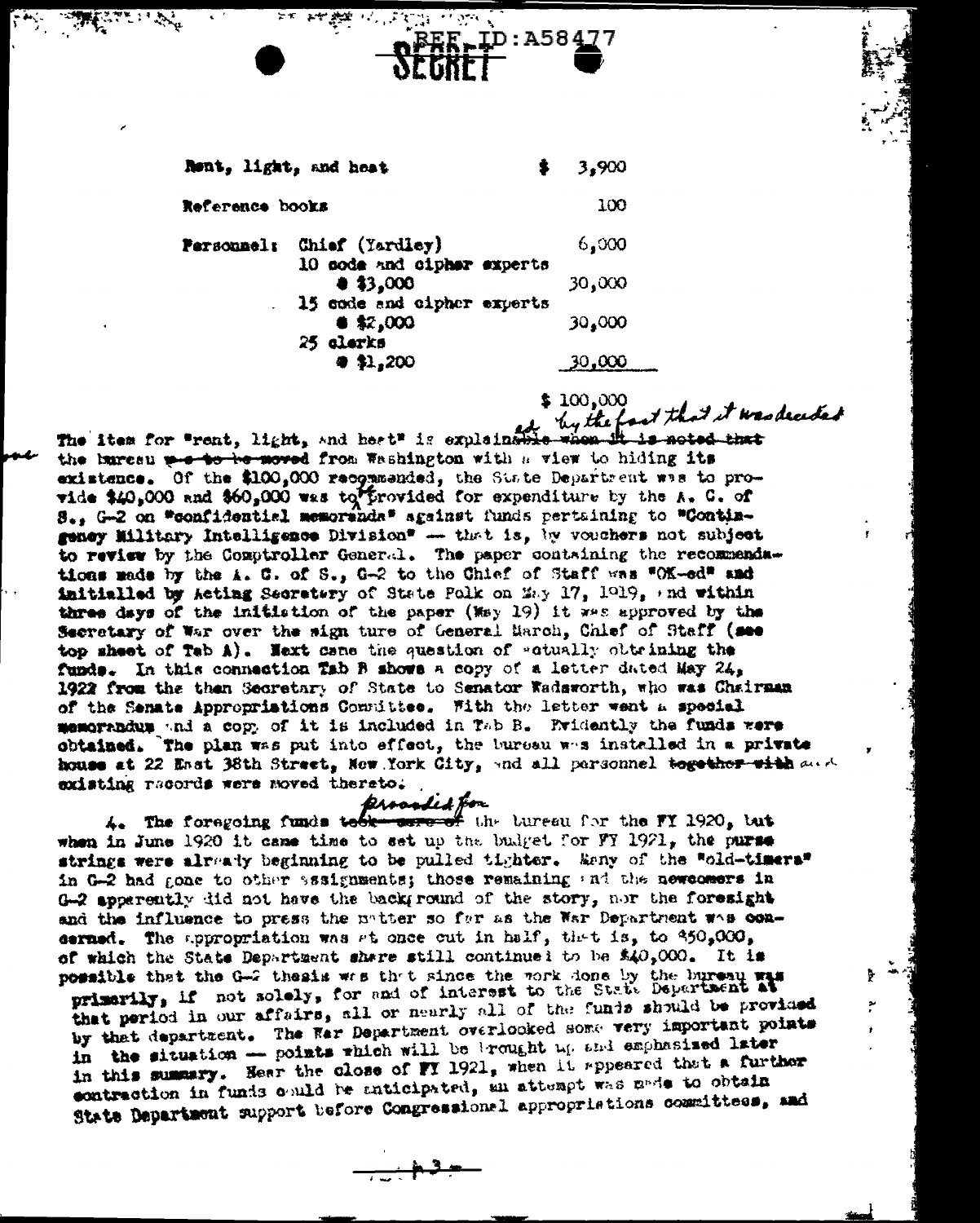the A. C. of S., G-2 succeeded in gutting the Secret ry of State to write a letter to the Chairman of the Cenato Approprietions Committee. A sopy of this letter is attached as Tab B. The A. C. of S., G-2 also presented his views defore the consittee in closed session, during which open reference, to the exhibition of cryptanalytic work with the denoted by a memoranium att ched to Tab B. The showing may must have been impressibl allotted for cryptanalytic work. Hogever, in order not to breek the contimulty of the history, at this point, will merel; he stated that year ty year the funis provided for the saint nance and oper time of the bureau because more and more constricted, unveil By the suturn of 19.9 the rollowing tabulation, based ugon a letter doted July 17, 1929 from Major 1. S. Albright, G-7, to the Chief Signal Officer (General Gills) ; she was the

italia mend

RERnIO: A58477

 $2.55$  ,  $2.5$  ,  $2.5$ 

| Rent                       | \$3,000 |
|----------------------------|---------|
| Books, postage, travel and |         |
| transportation, misc.      | 2,370   |
| Personnels                 |         |
| 1 Chief (Tardley)          | 7,500   |
| 1 code & cipher expert     | 3,600   |
| 1 translator (Jap)         | 3,750   |
| 1 secretary                | 1,800   |
| 1 clerk-typist             | 1,600   |
| 1 clerk-typist             | 1,320   |
|                            | 75,000  |

5. Of the total appropriation of  $25.000$ , the State Department furnished \$15,000, the War Department \$10,000. Athe activiti s of the bureau this time lecome so reduced that If was sending in only occasional **hod di** translations of a for Japaneso and a for Eexican diplom tic mensages. Ho research whatsoever was conducted in cryptenalysis; there were no training artivities, no intercept, no direction-finding studies, no secret ink work. The personnel consisted of six persons all told, ad 375% of the total payroll went to one man, who had little interest other than to continue as long as possible to maintain himself in the sinecure into which he had been permitted to establish himself. He not only ind and well-paying Covernment postuics but must engaged commencially in other sutivitives.

 $6_*$  In the surger of 1929 Wajor 0. S. Albright, Signal Gorps, was<br>assigned to seem on the staff of the A.G. of S., G-2 to supervise and coordinate such of the cryptographic nd cryptspalytic sotivities of the War Department of repaired. After a careful stump of the situation and an appraisal of heat the existing cryptenal, is bureau, we want we not corving the functions for which it had been or should be intented, Major Albright dans to the conclusion that the entire picture very work. He fait that while the the product fabulletina which the tureau was the said test intermittent-We was indeed of prim by interest for its come-seko to the State Departmenty and while the War Department had only a secondary interest in the "indirection" for the information it gave, the primary interest of the War Department in Contained, he felt that

 $-\frac{1}{2}$ 

حمد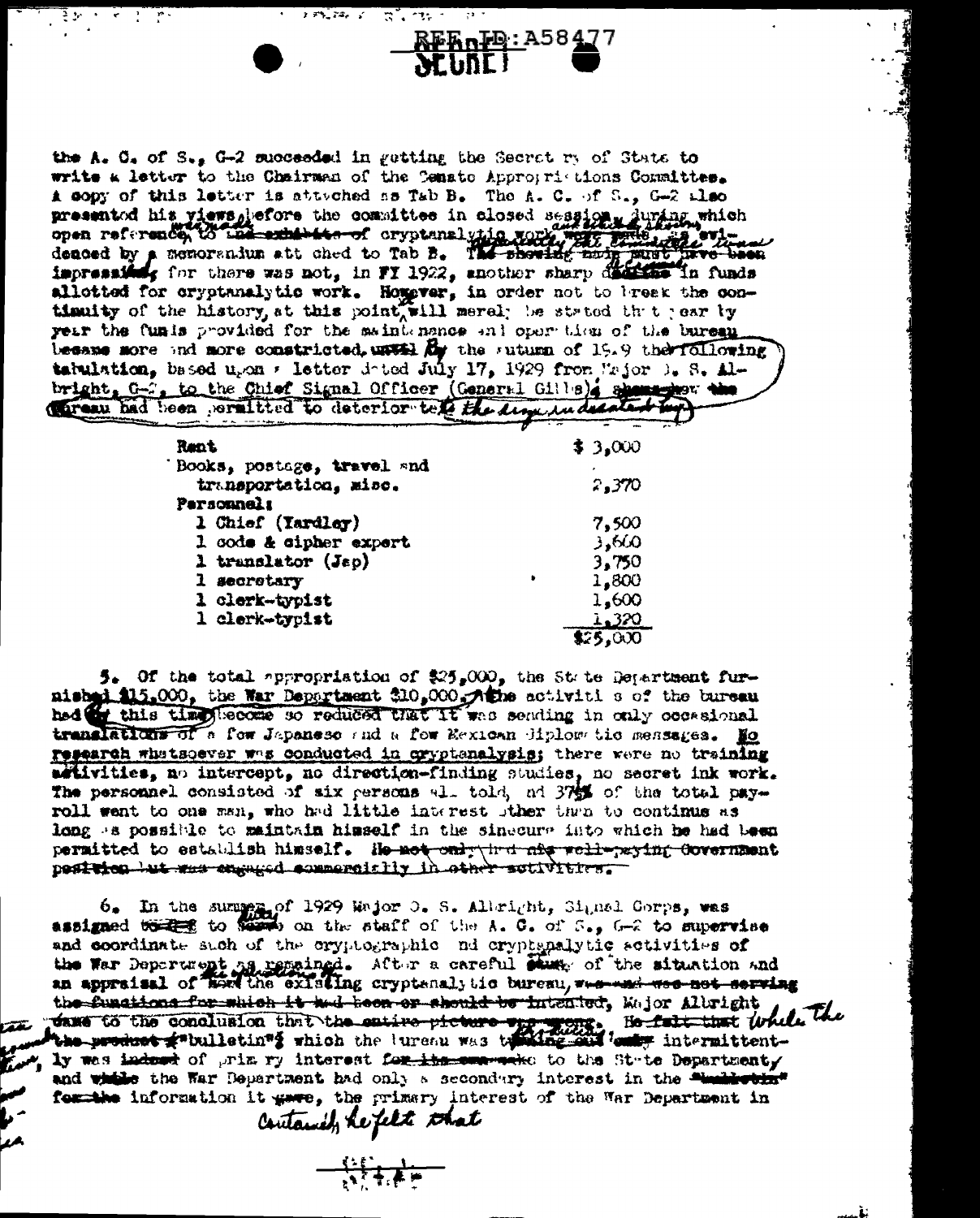eryptamalytic studies in peace time was that it was integrated to engage in research and to provide a means for training specialized personnel for immediate war-time effectiveness. Major Albright found that not only was there wery little if any training being conducted but also that all persons in the bureau, except for one olark receiving the least pay, were "getting along in years" that potential usefulness for possible wartime service, precetted is mad. Moreover, the tureau was now hilden away in a public office building in New York (under cover of the "Code Compilation Company\* for allaged purposes of security) and for swar from direct superwision of ampledy coppeoind with the Boy remember or of G-2, so that Yardley devoted most of his time to two or three priveto enterprises. (semmervial code compilation, real estate brokerage, consultant in code matters to commercial firms) and the was having a "field day" at Government expense. There were in additiony several other weighty factors which motive ted Major Albright in preparing a G-2 study (Teb C) recommending thet the bureau be-teles out of G-2 and its functions transferred to the Signal Coffin. Chief among these was the desirability, if not necessity, of plasing all wayptographic and crystanalytic work of the War Department under one agency, rather than distributing it among three (The Adjutent Guneral, for printing, storage, issue, and accounting of codes; the Chief Signal Officer, for compiling codes and ciphers; Military Intulligunce, for solution of codes and ciphers). Examples and the same subject  $x$  s , repared by Lieut. Col. W. K. Wilson of the War Plans and Praining Cection of G-2, and is also attached hereto (Tab D). Afthe reasons given in the G-2 study wad in Colomel Witness's memorandum were (apparently) deened valid by the Chief of Staff, for Major Albright's recommon lations were approved in April 1929 and steps were soon initiated by G-2 and the Chief Signal Officer to mut them into effect. The requesterions carried with thes morely the wording of changes to the made of AR 105-5, specifying the duties of the Chief Signal Officer, these duties being enlarged to indice the printing, storage, distribution, and accounting of codes and "in time of war the interception of enemy radio and wire traffic, the goniometric location of energ radio stations, the solution of intercepted enemy code and cipher mossages, and laboratory Arrangements for the employment and detection of secret inks."

 $\sim$   $\frac{1}{2}$ 

75 G.C

effect the 7. However, before anything could be done assuming to transfer, activity, a new and very disturbing f. otor entered into the picture. In March 1929 a now administration took office, in which Mr. Stisson became Secretary of State. For a for weeks no "bulletins" from the cryptanalytic bureeu in New York were given him, the intention being to "go slow" until he had become sufficiently welt oriented in the futies of his office to warrant bringing to his attention the highly secret (and in the then current view, highly "unsthical") sotivities engaged in by War and State Departments by means of funds provided in large part by the latter Department. Early in May 1929, however, the time was deemed ripe for this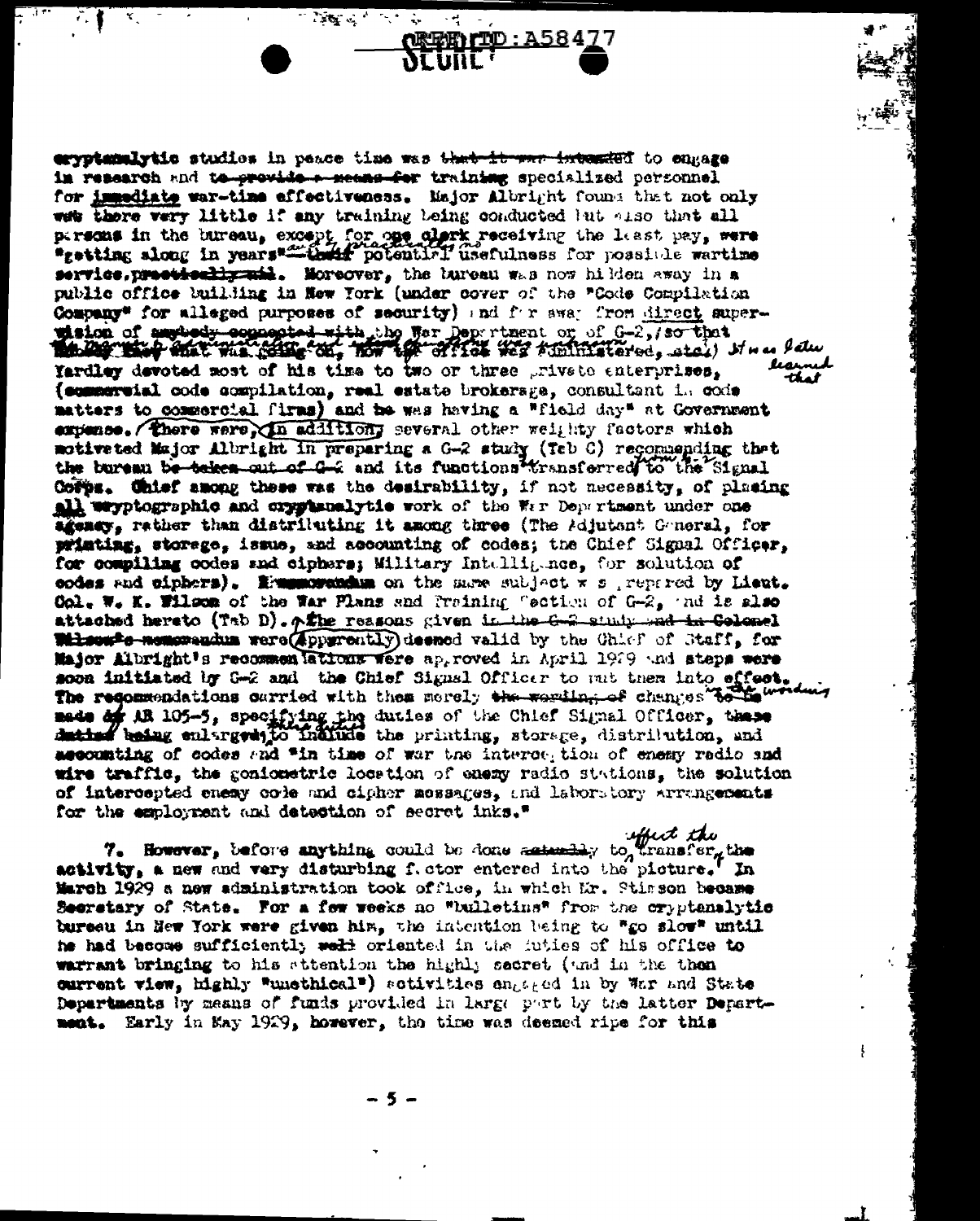measure, and (assording to Yardley) it was with some trepidation that a few translations of Japanese code messages were placed on Mr. Stimmon's desk. There seems to be some reason to balieve that his reaction was vialent and his writer drastic. Upon learning how the material was obtained, he characterized the activity as being highly unethical and dealared that it would cease immediately, so far as the State Department was ecmeerned. To put teeth into his decision he gave instructions that the **Recessary funds of the State Department would be withdrawn at once**  $(1)$ . It was only after considerable pressure by the A. C. of S., G-2 that he was dissuaded from this course, which might have had scrious consequences by suddenly throwing out of employment the six people concerned, at a time of offere economic depression. Her these workers had only special training in a field wholly useless to commercial, industrial, shipping or banking firms, or to sther government departments, or to educational institutions. And ha arrangement was therefore made, to close the office immediately so far Amagement was therefore as astive work was ecudented, but to keep the personnel on the payroll for the time necessary to wind up affairs and get the files in shape ready to turn over to the Signal Corps. This took a couple of months, and at the end of June 1929 the employees were given three months' pay in advance in a lump sum, to tide them over the period in which they might be jobless. since they had been paid out of "confidential funds" they had no sivil service status and no retirement benefits; noreover, they were ineligible for transfer to other Government positions. Of cookreep-the Canger was that their disseting action with what must have appeared tomthem as high-handed. arbitrary astion on the part of a new official and that that helplessmess is fihe serious personal situation created for them in the midst of a serious economis depression) by this drastic ection, hight lead them to indigorations which night prove most embarrassing to the Covernment and have Zeelicis con-Acclings, all the disemarged personnely except the chief beneficiary of the eld regine, remained loyal and did the best they could to find jobs.

**(REFDIT** : A584

 $\mathcal{P}_{\alpha}$  .

8. In October 1929 I was seat by the Chief Signal Officer to Hew York to take over the building records and files of the defunct Bursen and to eversee their transportation to Washington. The Cryptanalytic activities, research, and training now being under the Chief Signal Officer, immediate steps were taken completely to reorganize the bureau and its works  $\gamma$  The funds available were of course, very slim - only what remained of the War Bepartment of Seattle intimetion of \$10,000 for the FT 1930, was meeting because the remainder of the State Department's share of \$15,000 had already been withdrawn, by the State Department, as indicated above. An offer of employment was made to Mrs. Wilson, the Japanese expert with Yardley, but she was umable to accept, since it involved moving to Washington and she

(1) mumber of years later (1941) Yardley told me that he had been mininformed as to Mr. Stimson's attitude and that it was really the President (Mr. Noover) who "killed" the bureau, not Mr. Stimson. There any Un some grounds for believing this, and it would be interesting to know the truth.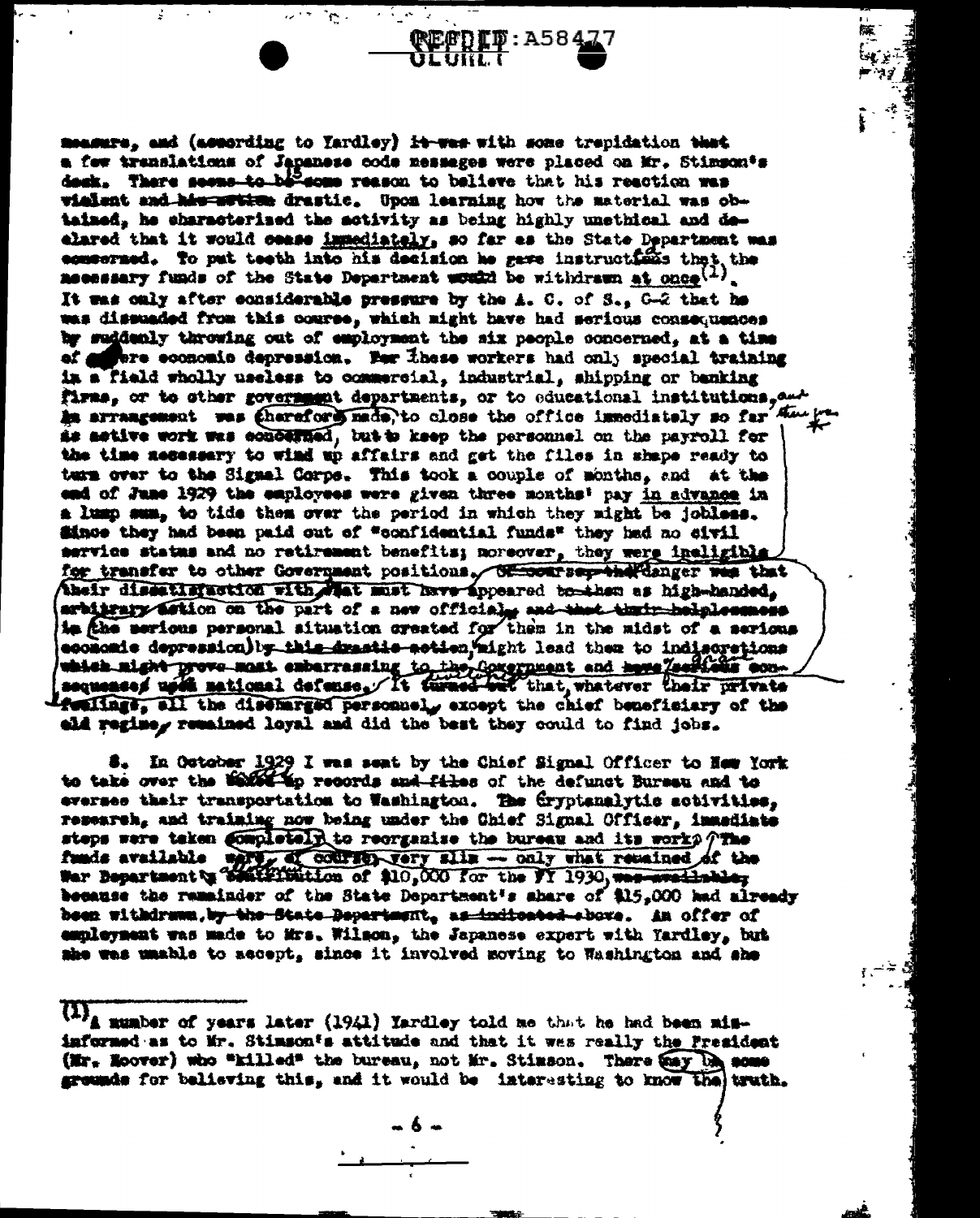had a husband and child in New York. Another employee, Mr. Victor Weisskopf, had a business in New York and refused to move to Washington. The famale clerical exployees were deexed unsuitable for our purposes and. moreover, having no civil service status, they could not be taken on by transfer. in offer of temporary employment was made to Yardley but he and refused.the tender. Instead, he proceeded secretly to prepare a book which first appeared in the form of articles in the Saturday Evening Post, and mun later *finition* in much expanded form under the title, "The American Black Chamber.". The book and articles were highly sensational and made damaging disclosures concerning the most secret activities ever conducted by the Government. Before the appearance of the articles and book, however, he had taken certain steps to protect himself from possible prosecution for his disclosures, among which was to resign his commission as Major in the Military Intelligence Reserve. Of course, had the authorities understood the real purpose of his resignation they might have prevented it so as to retain some hold on him. But being in doubt or in ignorance of his real motives and deaming it just sm act of pique, the resignation was accepted. The unfortunate consequences attendant upon the publication of the book need no elaboration herein. Suffice it to say that our anicable relations with the British, who resented the disclosure of certain information obtained from them by Yardley as a commissioned officer, were disturbed; much more serious, our precarious relations with Japan were brought to a boiling point when about 30,000 copies of the Japanese translation of The American Black Chamber were sold in Tokyo in a period of less than a month (perhaps the book was subsidized by the Japanese Government itself). The bad odor into which all cryptanalysts and cryptanalytic activities fell. as a result of the difficulties which the publicity given the matter by Yardley's disclosures occasioned high government officials, had a bad effect upon the attempted reorganization of the cryptanalytic bureau by the Chief Signal Officer. Funds ware hard to get, and State Department support was lacking, if not in the other direction altogether. The most serious consequences of Yardley's disclosures, however, came ten years later, and their effects can hardly be estimated. I refer here to the joit which his book gave the Japanese cryptographers, leading them out of their blissful ignorance and causing them to develop really complex methods which are now giving us so many difficulties. The same is true probably as regards the German and Italian cryptographers -- their education has been entirely at Uncle Sam's expense snd the final consequences of Yardley's work can not yet be foreseen. They may well turn out to be disastrous.

9. Without delay, as indicated in the beginning of the last paragraph, the Chief Signal Officer proceeded, as energetically as possible under the sironsstances, to carry out the mission assigned to him. The reorganized code and cipher solving section was placed under the War Plans and Training Division, since the code compilation section was already there. A rather detailed directive, which was prepared by G-2 and approved by the Secretary of War (Tab E), became the guiding plan of the reorganized service, which was now named the Signal Intelligence Service. Its personnel, consisting of myself and one or two clerks, soon was augmented by a half dosen more

 $-7 -$ 

٦Į.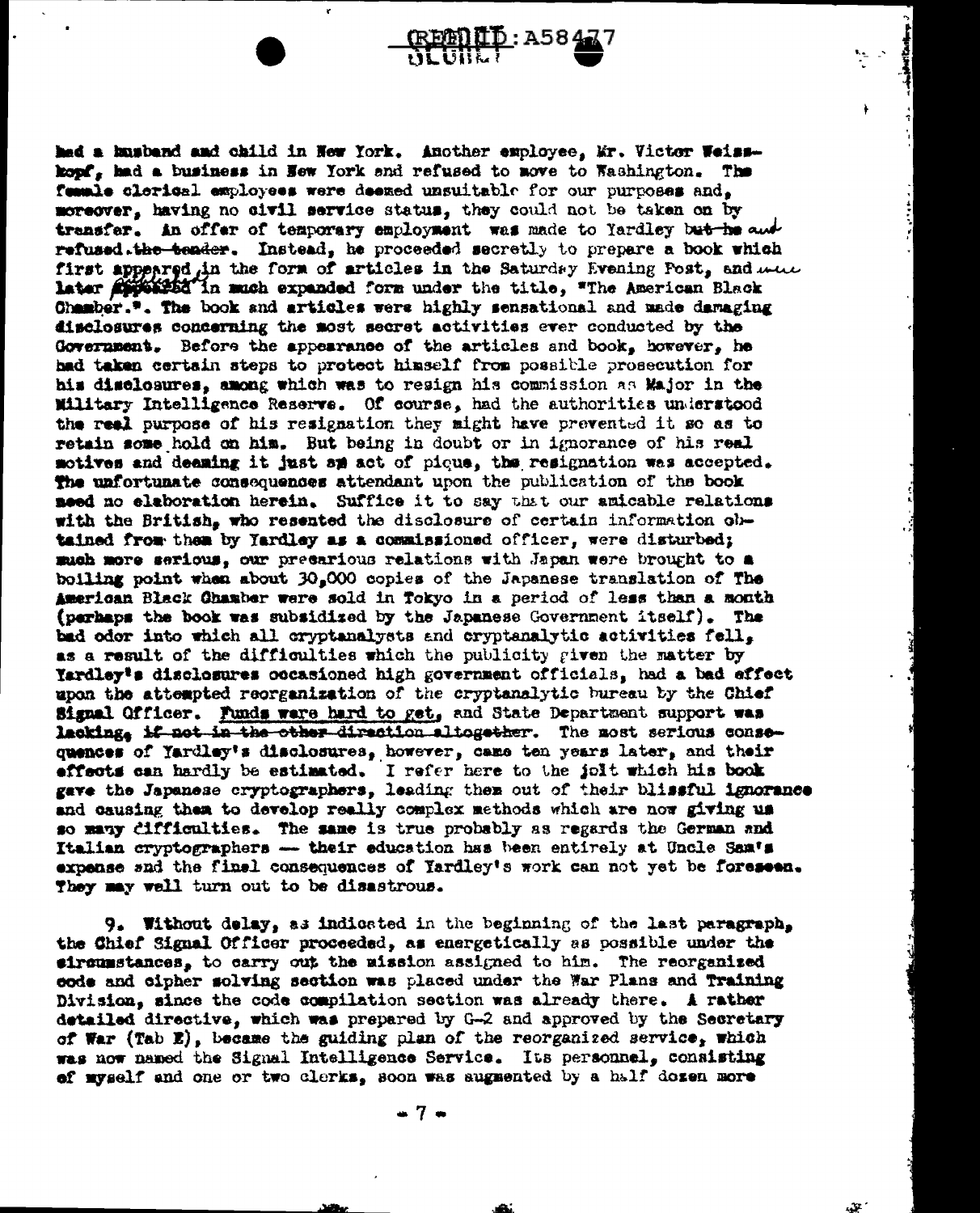employees. Training literature and courses in crypthnalysis and cryptography were prepared and put into good usage at once. A great deal was done in expanding our cryptographic work also, by proparing reserve editions of existing codes, compiling and devising new codes and ciphers, developing cipher apparatus, and so on. Cryptanalytic work was put on a firm basis of research and training, with emphasis on the latter, for there existed no intercept service and the raw material could not be obtained. (Iardley had been able to get a small amount of material from the cable companies but this sudres had practically "dried up" by 1929 due to fear on the part of the companies.) Hence an intercept service now was organized and grew very slowly. All phases of signal intelligence were unified under one service and taken under study and action. Moreover. important cooperation with the Newy in the same type of work was with initiated. How the activity has expanded since then requires no comment at this time. However, a few words about relations with the Navy are pertinent.

REET (41175847

10. Cryptanalytic activities in our Navy Department wore practically non-existent until after the close of the last war, during which, as was noted above, whatever problems they had in cryptanalysis were referred to MI-8. But in 1921 the Navy, recognizing the important role which cryptanalysis was bound to olay in future, began building up a large unit in the Navy Department, with echelons afloat. Whereas the Army placed emphasis upon civilian training, the Nevy placed emphasis upon officer training; and for each dollar the Army was able to obtain for cryptanal tic and cryptographic work the Navy was sble to obtain three to five dollars, until by 1939, as far as concerned numbers of officers and civilian personnel engaged in these activities, amount of equipment on hand, and funds available for research, the Navy had considerably outstriped the Army. However, it may be said, with some justifiable pride perhaps, that while they were ahead of us in quantity, we were ahead in quality, for all the important developments in both the cryptographic and the cryptanalytic fiells must be credited to Army personnel. At first, cooperation between the two services was intermittent and at times very indifferent--the usual sutual suspicions and jealousies pervaded our relationships. But, happily, for the past four or five years cooperation has been much more wholehearted, with the result that it may now be said without reserve that, as regards their cryptographic and cryptanalytic activities, technical cooperation between the Army and Navy in these fields is so close as to be the same as though they were under one head. This, of course, is as it should be and must be in order to gain the desired result from such activities.

11. It would be of utmost value to the winning of this war if the Government were now in a position to r-ad the codes and ciphers of all the foreign powers whose actions and probable intentions are of interest and importance in our prosecution of the war. It could have been in this fortunate position had it given to cryptanalytic studies the attention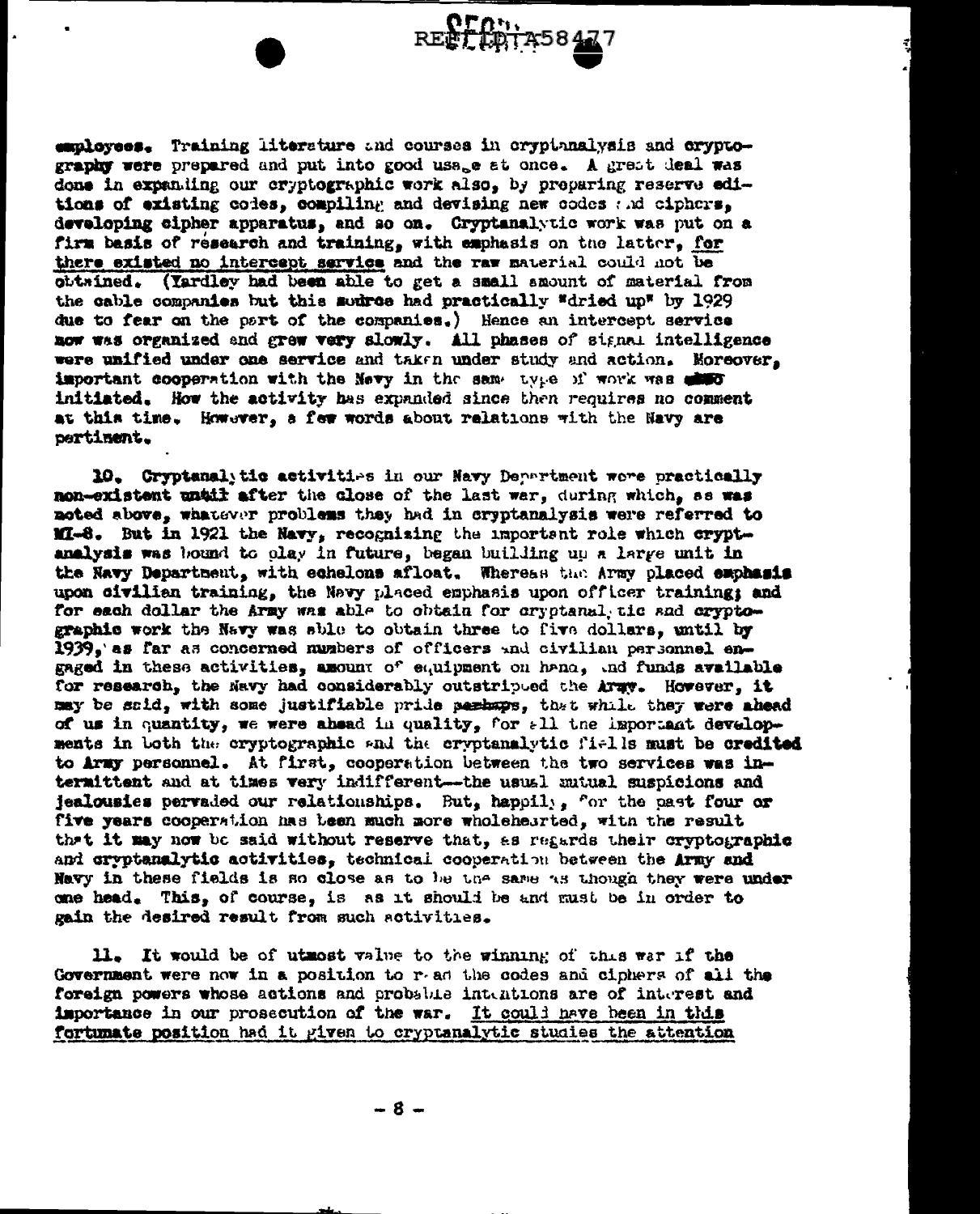## REF ID:A58477

 $, 35.44$ 

Note: It seems to me No. 1 should be the necessity for factual knowledge of intentions of potential enemies; No. 2 the pro-<br>tection of our own systems (now included in No. 4); then 1, 2 and 3.

T

 $\ddot{\phantom{1}}$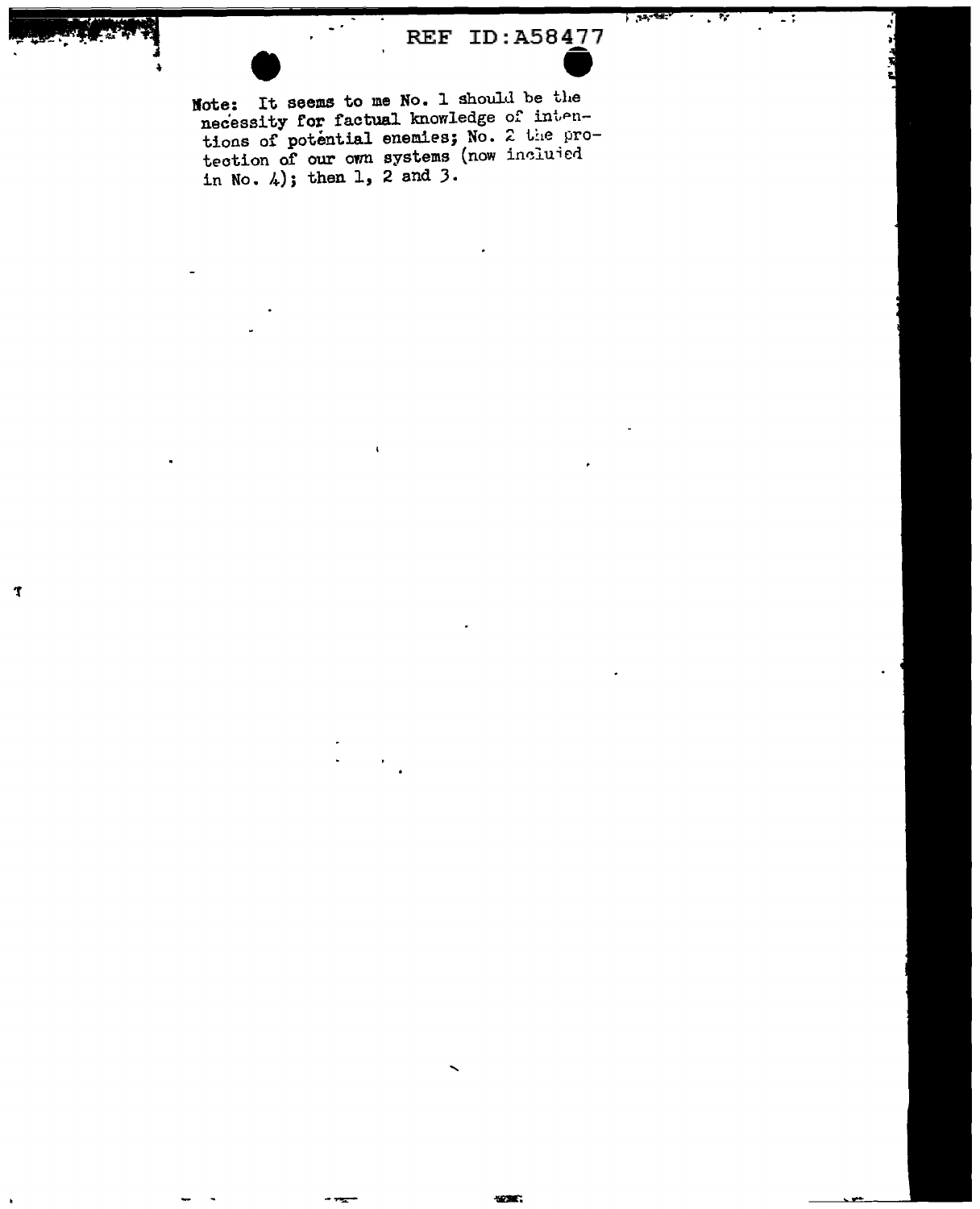**AFAICH they deserve during peacetime and had provided funds for their** continuity on a /scale.pufficient) for the purpose for which they are intended. Y The matter can be summarised very succinctly in this statemont: Actual or physical warfare is intermittent, but signal security warfare, especially cryptanalytic warfare, is continuous. It is vital that this be understood by those who exercise the control over such studies.

.ر

12. There are four basic reasons why this continuity in cryptanalytic studieswis so important. They will be discussed brieflys in pracetimi

(1) It must be realized that cryptanalytic activities have no commiterpart in civil life. Therefore, on the outbreak of war there is no important source from which trained, experienced personnel can be drawn for immediate usefulness. Since skill in cryptanclysis can hardly be developed in a short time and cryptanalytic units capable of producing euidk results can not be improvised in a hurry, unless there is a goodsised nucleus of such trained and experienced personnel no good cryptanalytic operations can be conducted in the early thases of a war; that is. just st the time when results can usually le obtained most easily and when such results are extremely important. Moreover, it is in the upper strata of cryptanalytic brains that continuity in studies is most important. It is possible, under pressure, to obtain large musbers of recruits of high intelligence from colleges and universities, but until they have had at least five years actual experience and training they are whelly unprepared to attack the more difficult problems encountered in modern, up-to-date secret communications. Gonsider the present "Purple" system, for example. It required almost two years of concentrated effort to break down this system and it was indeed fortunate that this had been  $9\sqrt{0}$ ascomplished by September 1939. If we had only been sble to start this study in December 1941 it would not have been possible to read those messages short of two years' study, if at all, because the problem is so difficult to begin with, and moreover, the volume of traffic available for saalysis would be so small compared to what it was shortly before **Boungber 7, 1941. Moreover, if we did not have the two years' experience** with the ordinary "Purple" the task of reading the special "Purples" now occasionally employed would be extremely more difficult, if it could be done at all before too late to be useful. Again, our present difficulties with Japanese military systems are in large part occasioned by our failure to devote sufficient study to these systems over the past few years; but it must be realized that limitations on funds and personnel made such studies impossible, because with the small staff of SIS personnel from 1930 to 1940 it was all that this personnel could do to keep abreast of the Japanese diplomatic systems, for which G-2 was clamoring.

(2) Continuity in cryptanalytic studies also requires continuity in intercept work, for without the basic raw unterial no studies at all can be conducted on actual traffic and purely theoretical studies may be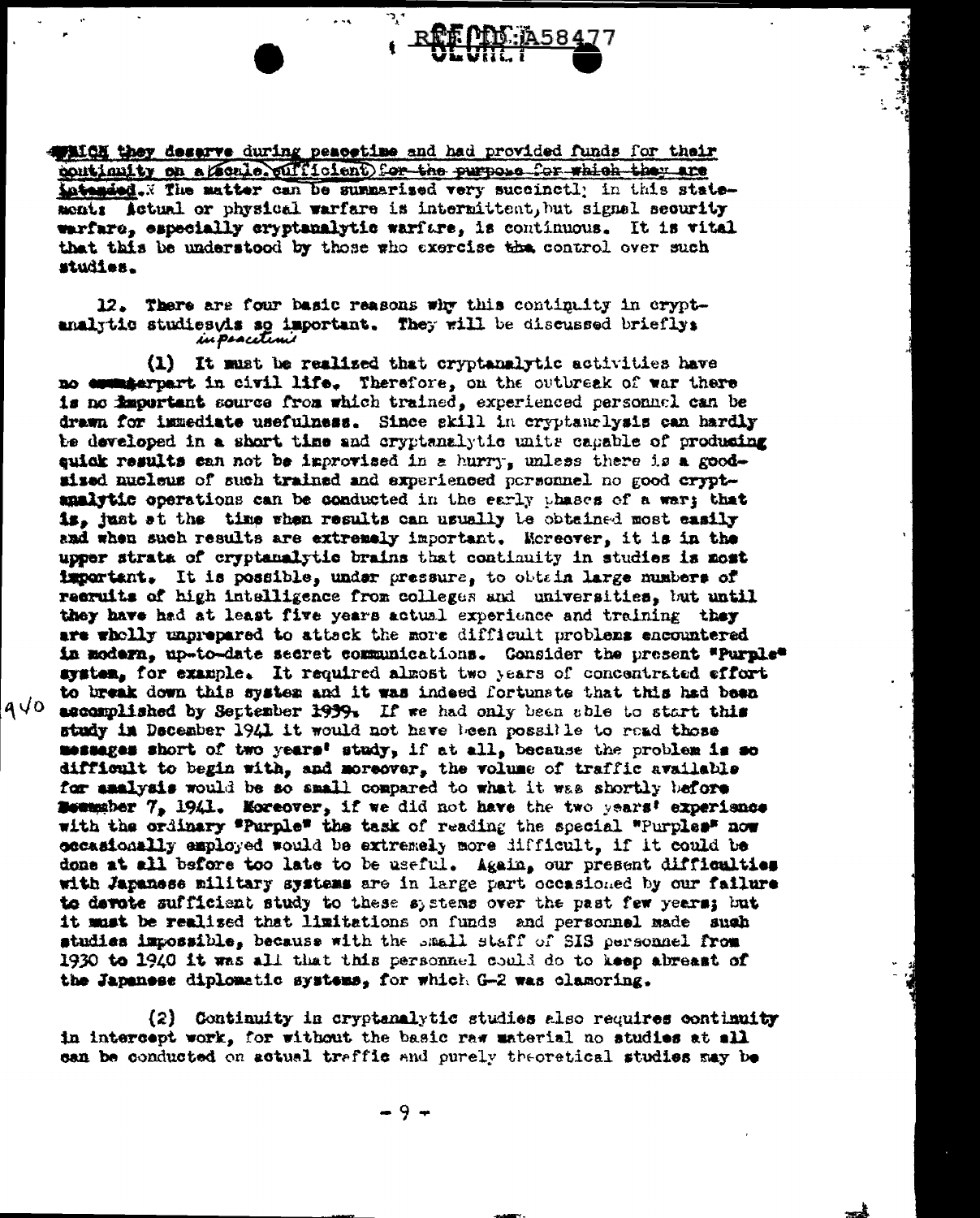far off the real target altogather, no matter how successful. Continuity in intercept work weans, of course, that the equipment and personaal of the intercept service have to be maintained and thus, these are available on the outbreak of war, for immediate, useful work. Unless cryptenalytic studies are pursued the need for the maintenance of adequate intercept stations soon disappears, for it presently begins to look as though the work done by the intercept personnel is useless and funds for this activity are withdrawn.

 $\overline{\bullet}$ 

 $\frac{RE_{11}}{M}$   $\frac{10}{100}$   $\frac{127}{100}$ 

(3) Continuity in cryptanal tic studies is hecessary because eryptanalysis is not a static science or art --- it must progress as cryptographic science progresses. In the past few years great strides have been made in the latter, sapecially as regards the development of complex electrical and mechanical cryptographic devices and machinery. Moreover, the cryptanalytic work done during the last war has been publicised. As alluded to above, "The American Black Chamber" in particular has exercised a wide influence in putting certain nations which had been quite backward in their eryptography on their guard, causing them to engage in studies and developments for the improvement of their codes and ciphers. The result is that the cryptographic systems of these nations have become nore and more difficult to analyze. It is important to note that improvement in cryptography usually comes in successive small steps, and if the opposing cryptanalyst can keep in step with these progressive increases in complexity he can, as a rule, be in a position to read the new systems almost as fast as they are put into usage. If there is much of a lag in the cryptenalysis the cryptographer gets too far aheed for the cryptanalyst to catch up quickly; in some sases satching up becomes impracticable or impossible.

 $(4)$  Finally, it may be noted that continuity in cryptenalytic studies brings isprovements in our own cryptographic systems and methods. without which wa may be lulled into a false sense of security and remain blissfully ignorant of what some foreign oryptanalytic bureau may be doing with our supposedly secret communications. It can be said that the greatest blow that can be dealt to signal security work is loss of continuity in cryptanalytic studies, for it means that a disastrous blow has been delivered to technical efficiency of both the cryptographic and cryptanalytic services for war-time functioning.

13. It may be pertinent to add that the British Government began its cryptanalytic activities in 1914 and never tesisted from them for even a month since then, though of course on a smaller scale than was reached at the height of these activities in 1918-19. However, it was on a scale sufficient to enable them to meep up with the diplomatic traffic of most of the governments of any consequence in the world in which they had an interest. The British built up a corps of about 35 to 40 able cryptsmalysts, including Army ad Navy officers permanently assigned to cryptanalytic

 $-10 -$